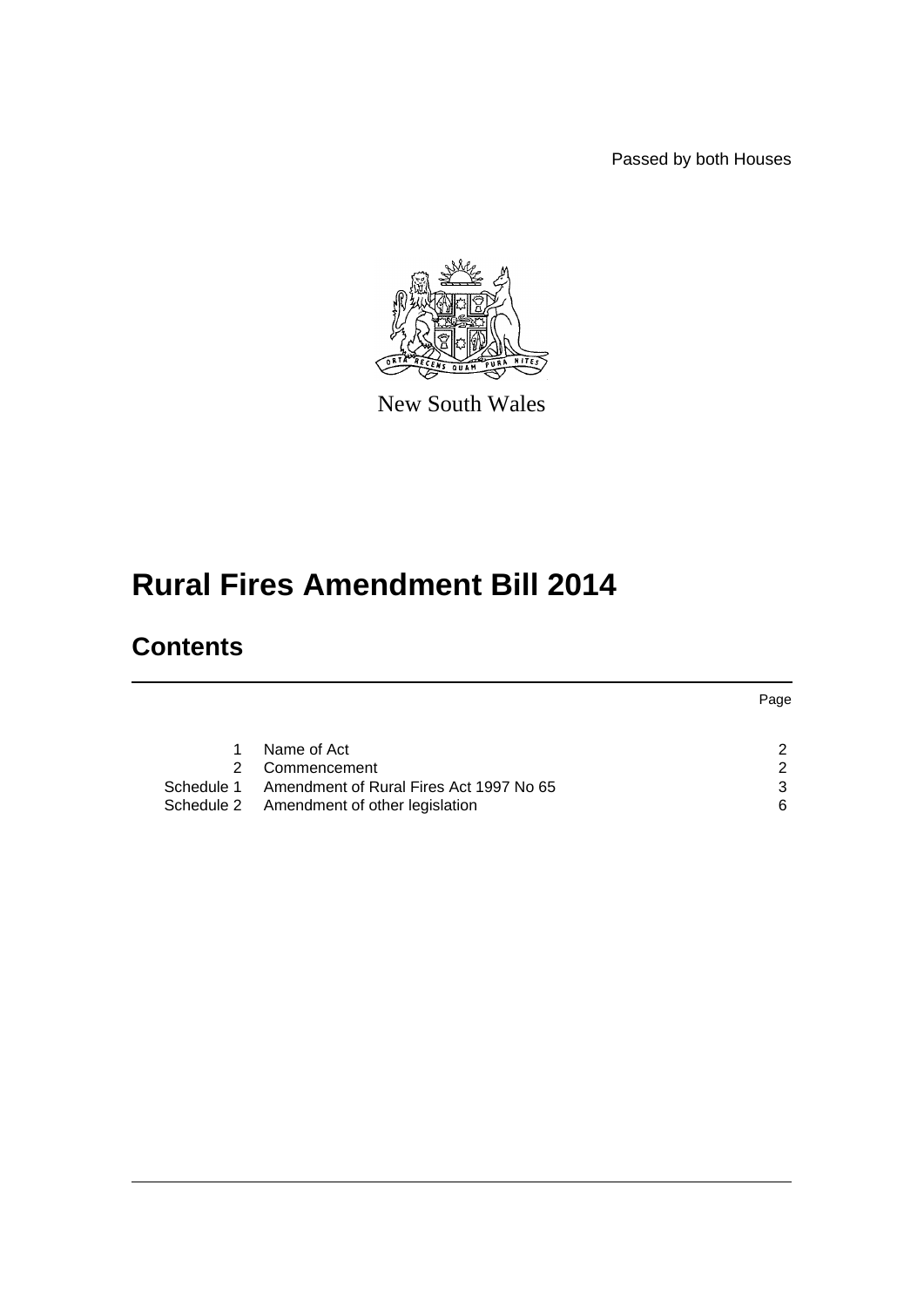*I certify that this public bill, which originated in the Legislative Assembly, has finally passed the Legislative Council and the Legislative Assembly of New South Wales.*

> *Clerk of the Legislative Assembly. Legislative Assembly, Sydney,* , 2014



New South Wales

## **Rural Fires Amendment Bill 2014**

Act No , 2014

An Act to amend the *Rural Fires Act 1997* and other legislation to make further provision with respect to fire-related offences and fire permits.

*I have examined this bill and find it to correspond in all respects with the bill as finally passed by both Houses.*

*Assistant Speaker of the Legislative Assembly.*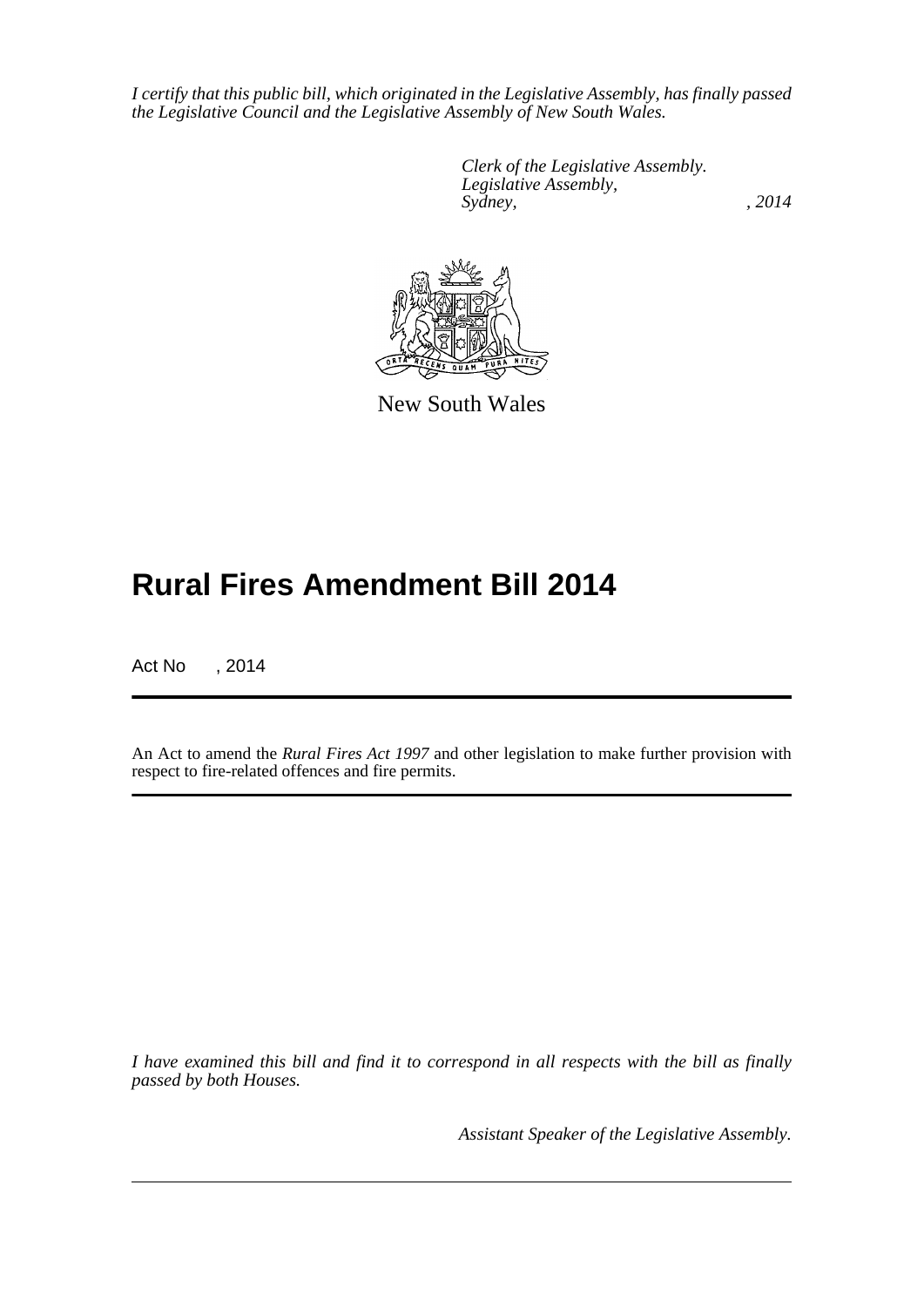#### <span id="page-2-0"></span>**The Legislature of New South Wales enacts:**

#### **1 Name of Act**

This Act is the *Rural Fires Amendment Act 2014*.

#### <span id="page-2-1"></span>**2 Commencement**

This Act commences on the date of assent to this Act.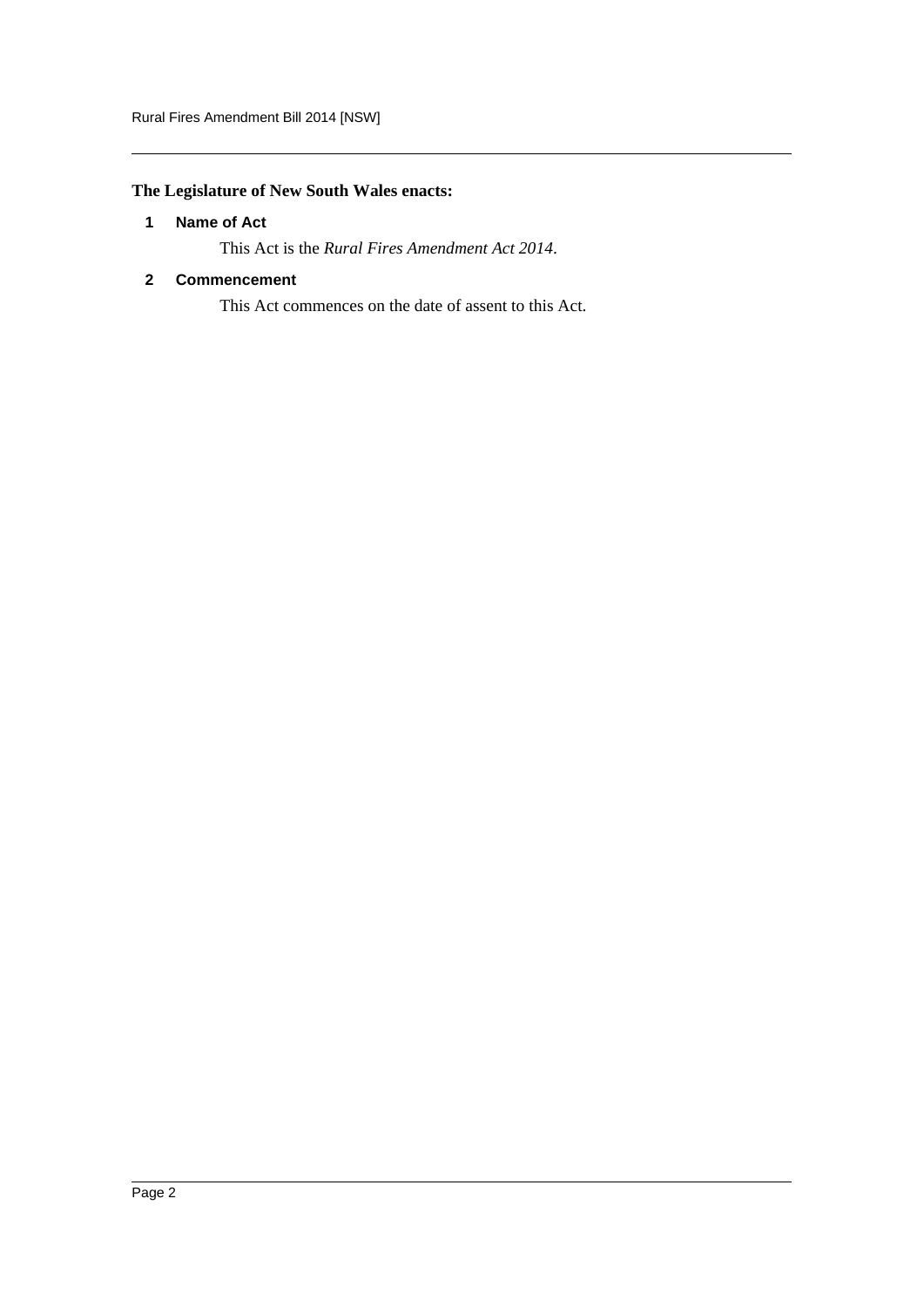### <span id="page-3-0"></span>**Schedule 1 Amendment of Rural Fires Act 1997 No 65**

#### **[1] Section 89 Issue of permits**

Omit "must not issue a fire permit for a purpose unless" from section 89 (2). Insert instead "may issue a fire permit for a purpose only if".

#### **[2] Section 89 (2) (c)**

Insert at the end of section 89 (2) (b):

, or

(c) lighting a fire for the purpose does not contravene any other Act or law.

#### **[3] Section 99A Offences—discarding lighted cigarettes etc**

Insert "(a *fire risk object*)" after "incandescent material".

#### **[4] Section 99A (2)–(10)**

Insert at the end of section 99A:

#### (2) **Driver and owner of vehicle deemed guilty**

If a fire risk object is, in contravention of subsection (1), discarded from a motor vehicle, or from a trailer attached to a motor vehicle, the following are taken to be guilty of an offence under that subsection:

- (a) in the case of a fire risk object discarded from a motor vehicle—the driver of the motor vehicle,
- (b) in the case of a fire risk object discarded from a motor vehicle—the owner of the motor vehicle,
- (c) in the case of a fire risk object discarded from a trailer attached to a motor vehicle—the owner of the trailer.

#### (3) **Only one person liable**

Subsection (2) does not affect the liability of the actual offender but, if a penalty has been imposed on or recovered from any person in relation to the offence (whether the actual offender, the driver or the owner), no further penalty may be imposed on or recovered from any other person. In this subsection, *penalty* includes a penalty under a penalty notice.

#### (4) **Exception for passenger vehicles**

Subsection (2) does not apply if:

- (a) the motor vehicle is a bus, taxi or other public transport vehicle and is being used at the time to convey a public passenger, and
- (b) the fire risk object was discarded by that passenger.

#### (5) **Exception for stolen vehicles**

Subsection (2) (b) does not apply if the motor vehicle was at the time a stolen motor vehicle or a motor vehicle illegally taken or used.

#### (6) **Exception for stolen trailers**

Subsection (2) (c) does not apply if the trailer was at the time a stolen trailer or a trailer illegally taken or used.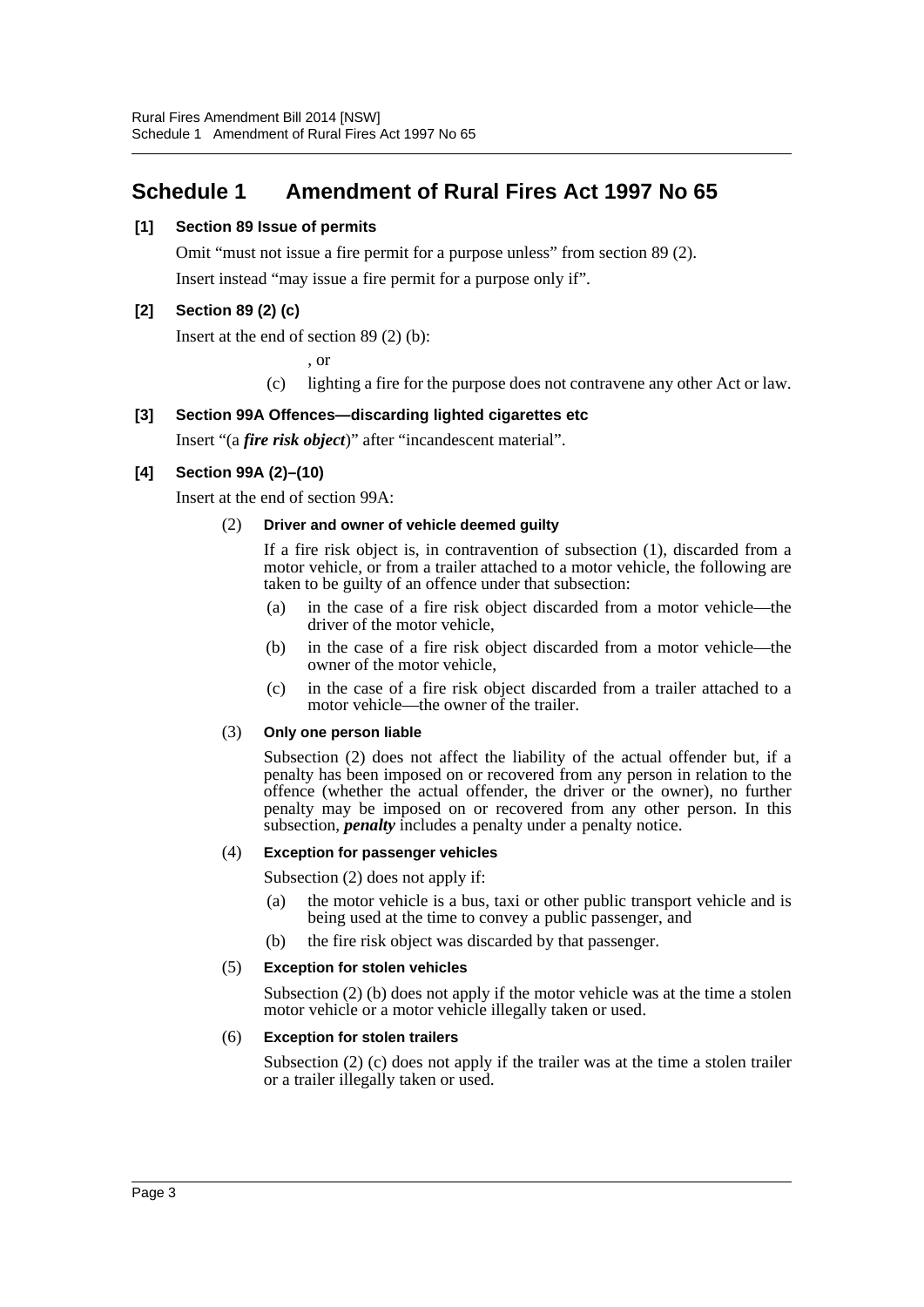#### (7) **Exception for owner when not driver**

Subsection (2) (b) or (c) does not apply if the owner was not in the motor vehicle, including the motor vehicle to which the trailer was attached, at the relevant time and:

- (a) gives notice in accordance with subsection (9) of the name and address of the person who was in charge of the motor vehicle at the relevant time, or
- (b) satisfies the officer who gave the penalty notice for the offence or the court dealing with the offence (as the case requires) that the owner did not know, and could not with reasonable diligence have ascertained, that name and address.

A notice under this subsection is, in proceedings against the person named in the notice for an offence under subsection (1), evidence that the person was driving the motor vehicle at the relevant time.

#### (8) **Exception for driver when not offender**

Subsection (2) (a) does not apply if the driver:

- (a) gives notice in accordance with subsection (9) of the name and address of the passenger in the motor vehicle who discarded the fire risk object, or
- (b) satisfies the officer who gave the penalty notice for the offence or the court dealing with the offence (as the case requires) that the driver did not discard the fire risk object and did not know, and could not with reasonable diligence have ascertained, the name and address of the passenger who discarded the fire risk object.

A notice under this subsection is, in proceedings against the person named in the notice for an offence under subsection (1), evidence that the person discarded the fire risk object from the motor vehicle.

#### (9) **Notice given by owner or driver**

A notice for the purposes of subsection  $(7)$  (a) or  $(8)$  (a) must be verified by statutory declaration and:

- (a) if a penalty notice has been given for the offence—the notice must be given to an officer specified in the penalty notice for the purpose within 28 days after service of the penalty notice, or
- (b) if a court is dealing with the offence—the notice must be given to the prosecutor within 28 days after service of the summons or court attendance notice for the offence.

#### (10) **Definitions**

In this section:

*motor vehicle* and *owner* of a motor vehicle have the same meanings as in the *Road Transport Act 2013*.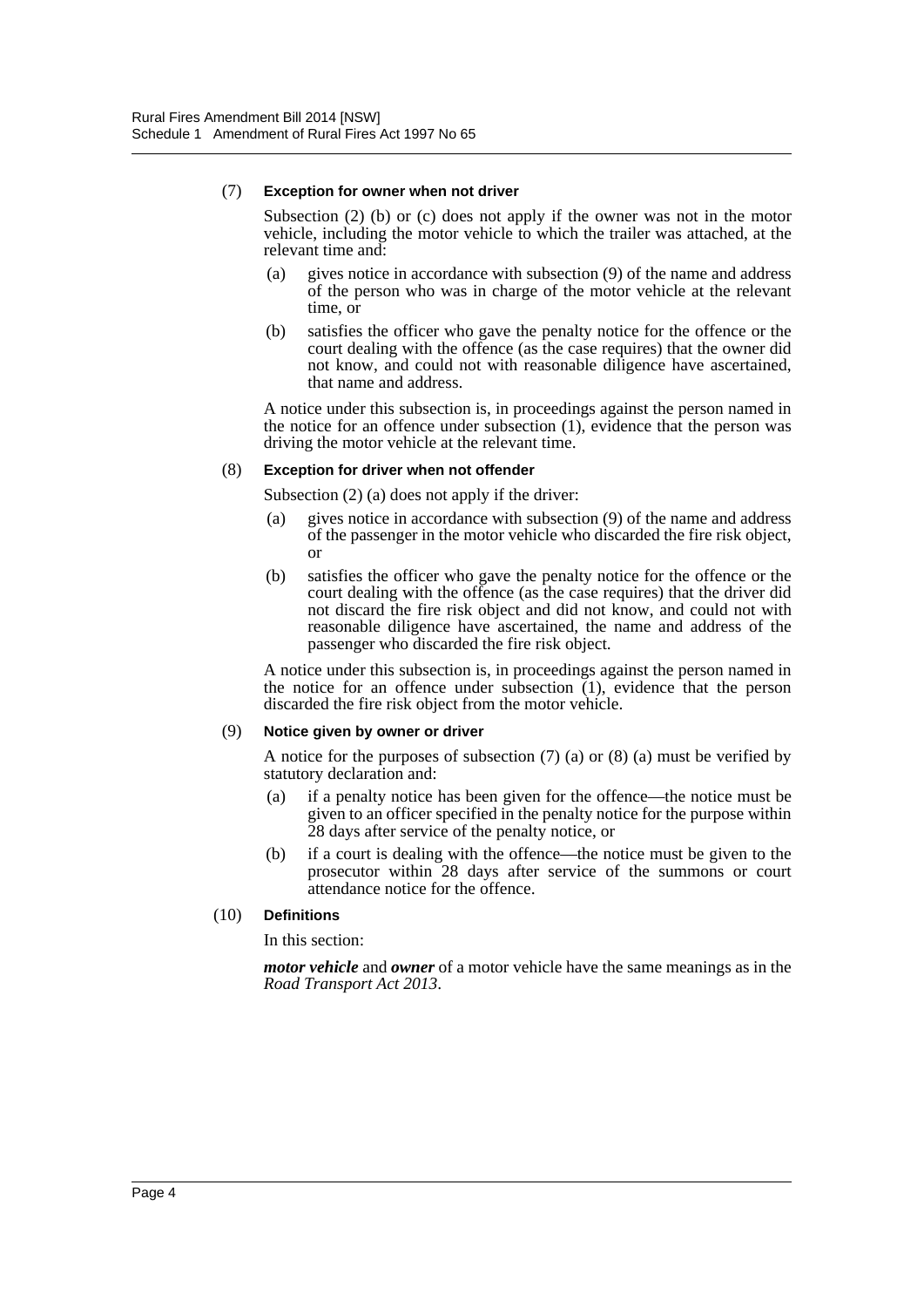#### **[5] Section 100 Offences**

Insert after section 100 (1):

(1A) In determining the penalty for an offence under subsection (1) that was committed when a total fire ban under Division 6 was in force in the part of the State in which the fire was set or was permitted to escape, the court must take the total fire ban into account as an aggravating factor.

**Note.** Section 21A (2) of the *Crimes (Sentencing Procedure) Act 1999* sets out other aggravating factors to be taken into account when determining the appropriate penalty for an offence.

- (1B) A person who, without lawful authority:
	- (a) sets fire or causes fire to be set to the land or property of another person, the Crown or any public authority, or
	- (b) being the owner or occupier of any land, permits a fire to escape from that land under such circumstances as to cause or be likely to cause injury or damage to the person, land or property of another person or the land or property of the Crown or a public authority,

knowing that a total fire ban under Division 6 is in force in the part of the State in which the fire is set or permitted to escape, is guilty of an offence.

Maximum penalty: 1,200 penalty units or imprisonment for 7 years, or both.

(1C) If on the trial of a person for an offence under subsection (1B) the trier of fact is not satisfied that the accused is guilty of the offence charged but is satisfied on the evidence that the accused is guilty of an offence under subsection (1), the trier of fact may find the accused not guilty of the offence charged but guilty of an offence under subsection (1), and the accused is liable to punishment accordingly.

#### **[6] Section 134 Proceedings for offences**

Insert "or (1B)" after "section 100 (1)" wherever occurring.

#### **[7] Schedule 3 Savings, transitional and other provisions**

Insert after Part 6:

### **Part 7 Provisions consequent on enactment of Rural Fires Amendment Act 2014**

#### **27 Definition**

In this Part:

*amending Act* means the *Rural Fires Amendment Act 2014*.

#### **28 Application of amendments**

- (1) The amendments made to section 99A by the amending Act do not apply to an offence under that section committed before the commencement of the amending Act.
- (2) Section 100 (1A) (as inserted by the amending Act) does not apply to an offence under section 100 (1) committed before the commencement of the amending Act.